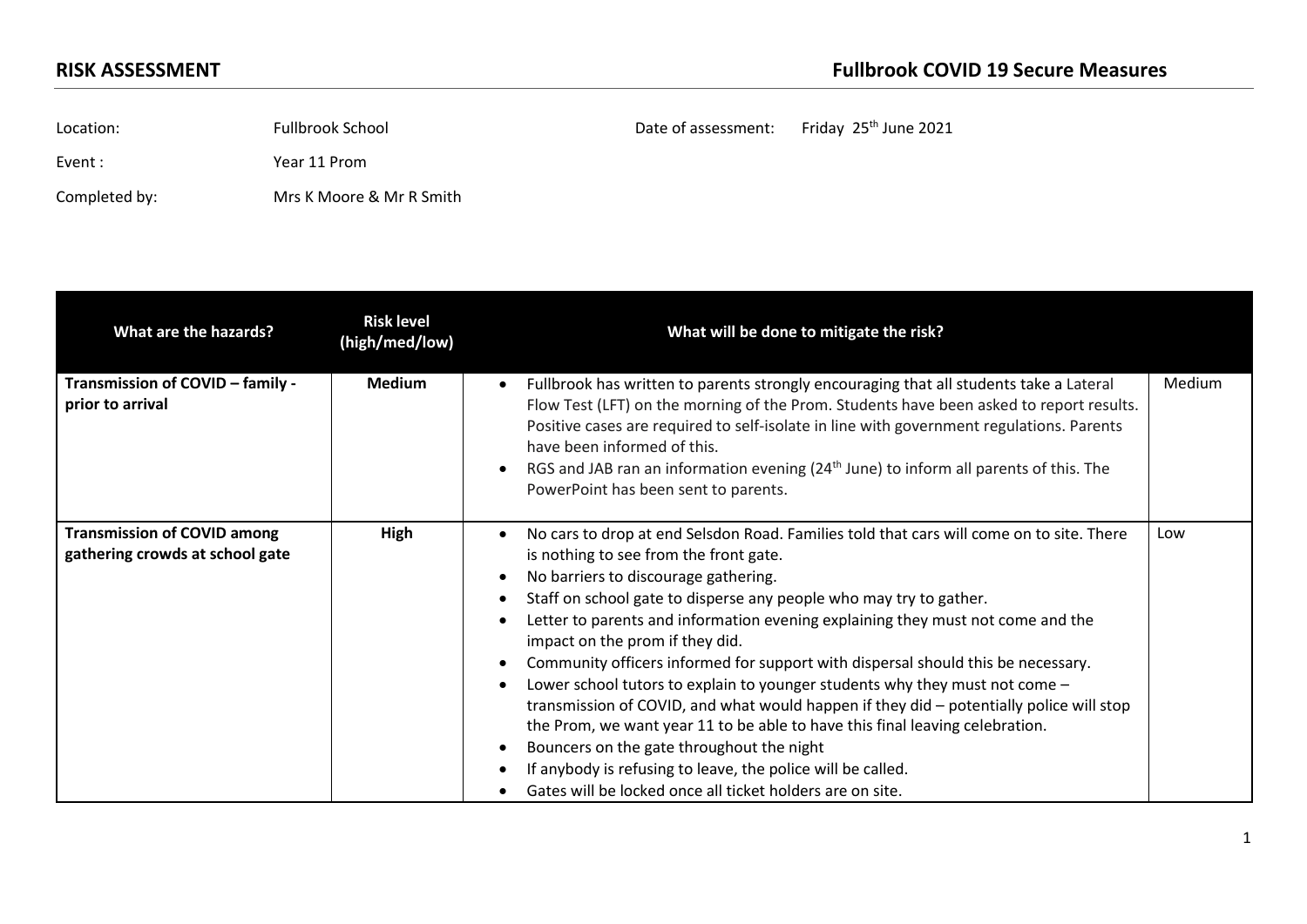|                                                                                       |               | Cones will be on the floor 2m apart for staff to stand at.<br>$\bullet$                                                                                                                                                                                                                                                                                                                                                                                                                                                                                                                                                                                                                                                                                                                                                                                                                                                                                                                                                                                                                                                                                                                            |     |
|---------------------------------------------------------------------------------------|---------------|----------------------------------------------------------------------------------------------------------------------------------------------------------------------------------------------------------------------------------------------------------------------------------------------------------------------------------------------------------------------------------------------------------------------------------------------------------------------------------------------------------------------------------------------------------------------------------------------------------------------------------------------------------------------------------------------------------------------------------------------------------------------------------------------------------------------------------------------------------------------------------------------------------------------------------------------------------------------------------------------------------------------------------------------------------------------------------------------------------------------------------------------------------------------------------------------------|-----|
| <b>Transmission of COVID between</b><br>students and staff as welcomed at<br>the gate | <b>Medium</b> | Students will not get out of the cars at the gates. The vehicles will go on to site to the new<br>$\bullet$<br>drop off point, and will not be in touch with staff.<br>Staff to remain at gate, welcoming students by clapping.<br>$\bullet$                                                                                                                                                                                                                                                                                                                                                                                                                                                                                                                                                                                                                                                                                                                                                                                                                                                                                                                                                       | Low |
| <b>Transmission between students and</b><br>staff at drop off zone and at old<br>gym. | <b>Medium</b> | Duty staff only at drop off zone.<br>$\bullet$<br>Photographers will remain in marked technical area to preserve at least 2m distance from<br>students.<br>Duty staff will remain 2m away.<br>All staff wearing masks.                                                                                                                                                                                                                                                                                                                                                                                                                                                                                                                                                                                                                                                                                                                                                                                                                                                                                                                                                                             | Low |
| <b>Transmission between students</b><br>during the event                              | <b>Medium</b> | • All students are from the same bubble. There are no students attending who are from a<br>different bubble.<br>No other schools are involved.<br>All students encourage to take LFT morning of the event.<br>Ventilation<br>• All doors and windows in hall open.<br>Marquee is an outdoor space with only two sides.<br>Arrival reception is outside.<br>Corridor external doors open to create through draft.<br>Toilet windows open as usual.<br>$\bullet$<br>Hand sanitiser:<br>• At entrance. This will be supervised. All students will sanitise on arrival.<br>In main hall, every table will have hand sanitiser.<br>At the buffet table, there will be hand sanitiser. This will be supervised and<br>students will use this before taking food.<br>At the soft drinks bar. Supervised. Students required to use this before taking<br>drinks.<br>At entrance to marquee. Supervised. Required use on entry.<br>At entrance to toilets.<br>Tables in hall for eating will be 2m apart.<br>$\bullet$<br>Should local circumstances change, students may be required to wear masks. This will be<br>emailed to students and parents should this be required. Parents have been told in the | Low |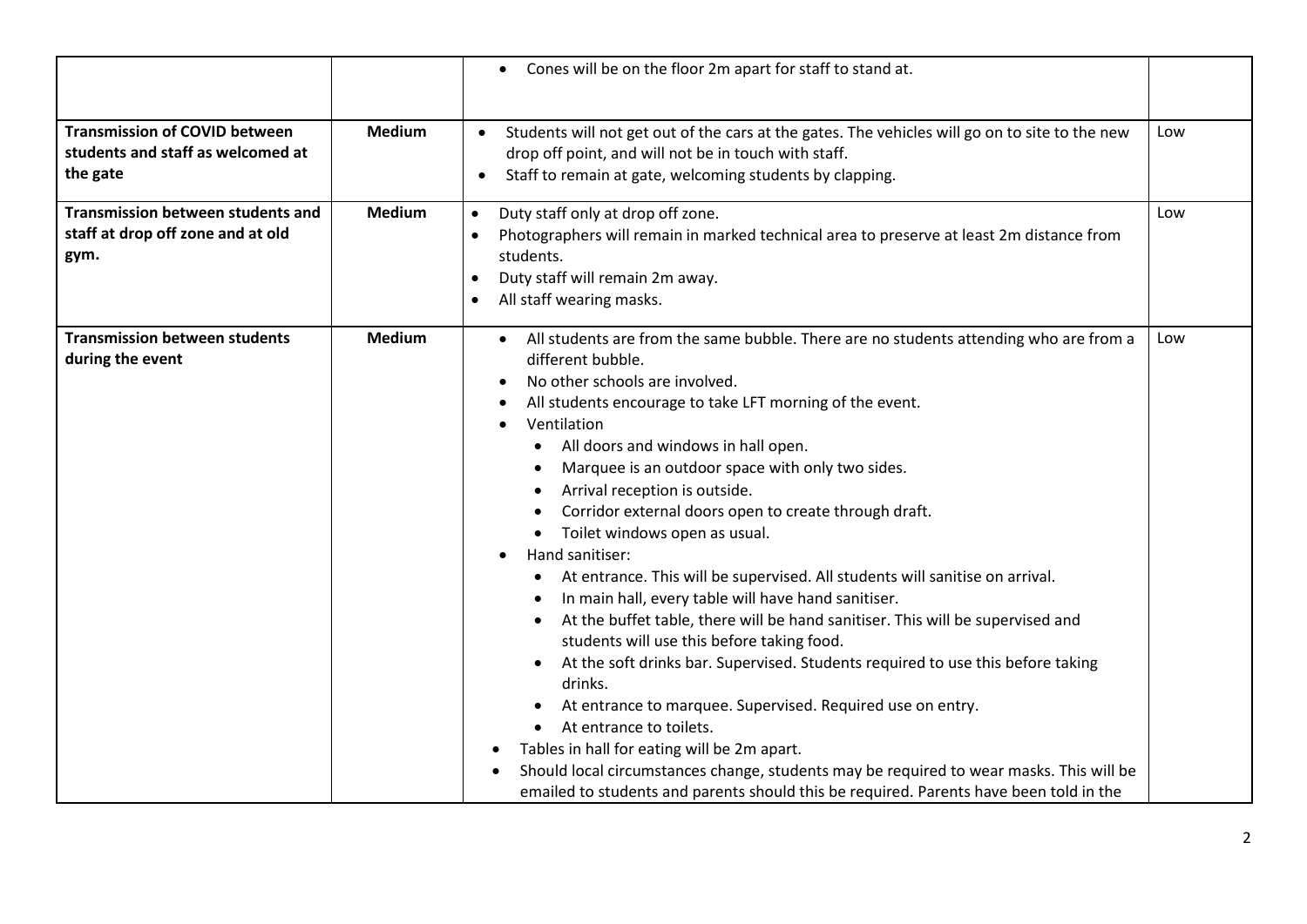|                                                                                                                                      |      | information evening that this is the method of communication for anything that may<br>change to arrangements between now and the event.                                                                                                                                                                                                                                                                                                                                                                                                                                                                                                                                                                                                                |        |
|--------------------------------------------------------------------------------------------------------------------------------------|------|--------------------------------------------------------------------------------------------------------------------------------------------------------------------------------------------------------------------------------------------------------------------------------------------------------------------------------------------------------------------------------------------------------------------------------------------------------------------------------------------------------------------------------------------------------------------------------------------------------------------------------------------------------------------------------------------------------------------------------------------------------|--------|
| <b>Transmission between students and</b><br>staff in areas where passing could<br>occur because staff are not in the<br>same bubble. | High | All staff to do LFT the morning of the event.<br>$\bullet$<br>All staff to wear face masks during the whole event in the following areas:<br>$\bullet$<br>Hall<br>Corridors<br>Front entrance<br>Toilets<br>Staff room<br><b>Rm 24</b><br>Or any other indoor area<br>$\bullet$<br>Staff not required to wear face masks when outside and maintaining 2m distance.<br>Staff technical area marked in hall and marquee. Staff to remain in technical area, set to<br>ensure staff are 2m from students.                                                                                                                                                                                                                                                 | Medium |
| Disco and dancing in areas where<br>passing could occur because staff<br>are not in the same bubble.                                 | High | In line with government guidance there will be no indoor dancing.<br>$\bullet$<br>To prevent dancing, tables will be set up across the whole of the hall. There will be no<br>$\bullet$<br>space.<br>Marquee will have a dance floor. This is an open space. Quiet music will be played.<br>$\bullet$<br>Outdoor dancing music will end at 10.30pm to limit time spent engaged in dance.<br>- 0<br>Hand sanitiser on entrance to marquee area.<br>$\bullet$                                                                                                                                                                                                                                                                                            | Low    |
| Toilets in areas where passing could<br>occur because staff are not in the<br>same bubble.                                           | High | Windows open to full ventilate toilets.<br>$\bullet$<br>Staff and student toilets separate and in different areas to minimise staff and students<br>$\bullet$<br>crossing paths.<br>One way system to be observed. One exception - PE corridor which is 2-way. Students to<br>$\bullet$<br>keep to the left, tape will clearly divide corridor.<br>Hand sanitiser at entrance to all toilets.<br>$\bullet$<br>Deep clean of toilets before the event.<br>$\bullet$<br>Staff self-clean frequently touched surfaces and follow usual toilet procedures (see main<br>risk assessment on website).<br>Students in own bubble and will hand sanitise on entry and exit. Staff on duty outside<br>toilets.<br>Soap in toilets to be filled up.<br>$\bullet$ | Low    |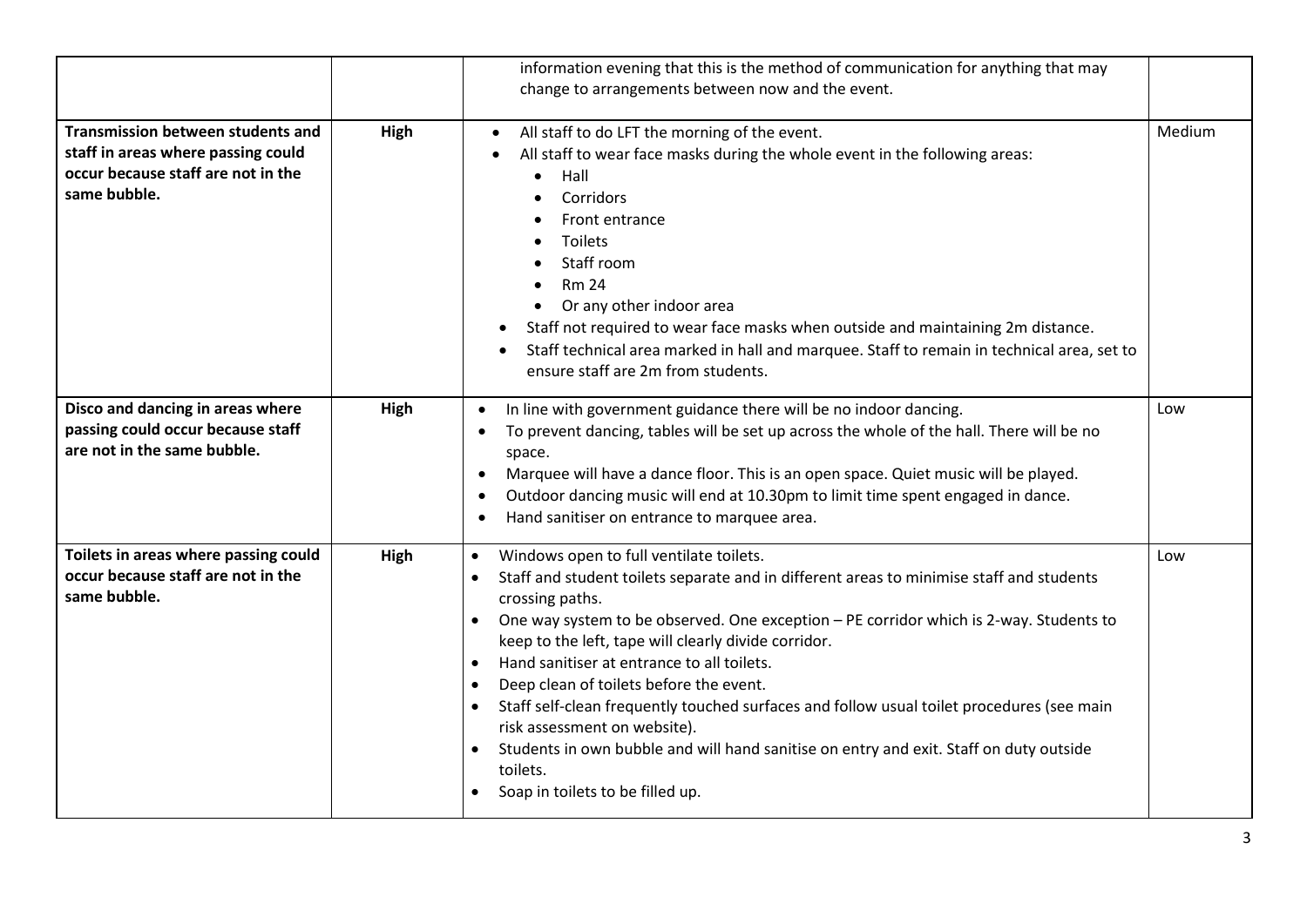| <b>Transmission of COVID in crowded</b><br>corridors                                                                                 |               | Students will be encouraged not to ponder in corridors. Staff on duty will move students<br>$\bullet$<br>along.<br>One way system observed.<br>$\bullet$<br>Corridors well ventilated.<br>$\bullet$<br>Staff wearing masks.<br>$\bullet$<br>Students in same bubble so not transmission concerns here.                                                                                                                     | Low |
|--------------------------------------------------------------------------------------------------------------------------------------|---------------|----------------------------------------------------------------------------------------------------------------------------------------------------------------------------------------------------------------------------------------------------------------------------------------------------------------------------------------------------------------------------------------------------------------------------|-----|
| <b>Potential for transmission around</b><br>the site form frequently touched<br>surfaces.                                            | High          | All entrances and exits to buildings on the one way system will have hand sanitiser.<br>$\bullet$<br>Students will sanitise regularly during the evening.<br>$\bullet$<br>Limited use of the school site will limit numbers of frequently touched surfaces. Students<br>and parents have been informed at info evening that they cannot stray from designated<br>zones.                                                    | Low |
| Staff congregating in the staff room<br>- possible transmission                                                                      | <b>Medium</b> | Encouraged to stay 2m apart, all windows will be open.<br>Staff will follow usual protocols (see main risk assessment).                                                                                                                                                                                                                                                                                                    | Low |
| <b>Transmission between students and</b><br>staff through sneezes, particularly<br>during hay fever season.                          | <b>Medium</b> | Respiratory hygiene to be observed.<br>$\bullet$<br>Tissue available in each area.<br>Staff will be wearing face masks inside.<br>Catch it kill it bin it will be promoted.<br>Bins available in each area.<br>$\bullet$                                                                                                                                                                                                   | Low |
| Students require assistance that<br>necessitates staff being close to<br>them where bodily fluids may cause<br>transmission of COVID | High          | PPE available at reception including<br>$\bullet$<br>Gloves<br><b>Visors</b><br>Aprons<br>Staff to be informed of location of PPE in pre-briefing emails.<br>$\bullet$<br>Some staff will carry radio as and can call for PPE to be brought to a location if necessary.<br>$\bullet$<br>Protocols for safe removal of PPE followed. All staff trained in this during training for<br>$\bullet$<br>running the test centre. | Low |
| <b>Students and staff on site unknown</b><br>so cannot be contacted for Test and<br>trace                                            | High          | Ticket only event. All students possibly attending known. All contact details on SIMS.<br>$\bullet$<br>All students registered on arrive at drop off zone.<br>$\bullet$<br>All staff attending are pre-registered. This will be checked at the start of the event. All staff<br>$\bullet$<br>contact details on SIMS.<br>No adults on site that are not part of Fullbrook staff.<br>$\bullet$                              | Low |